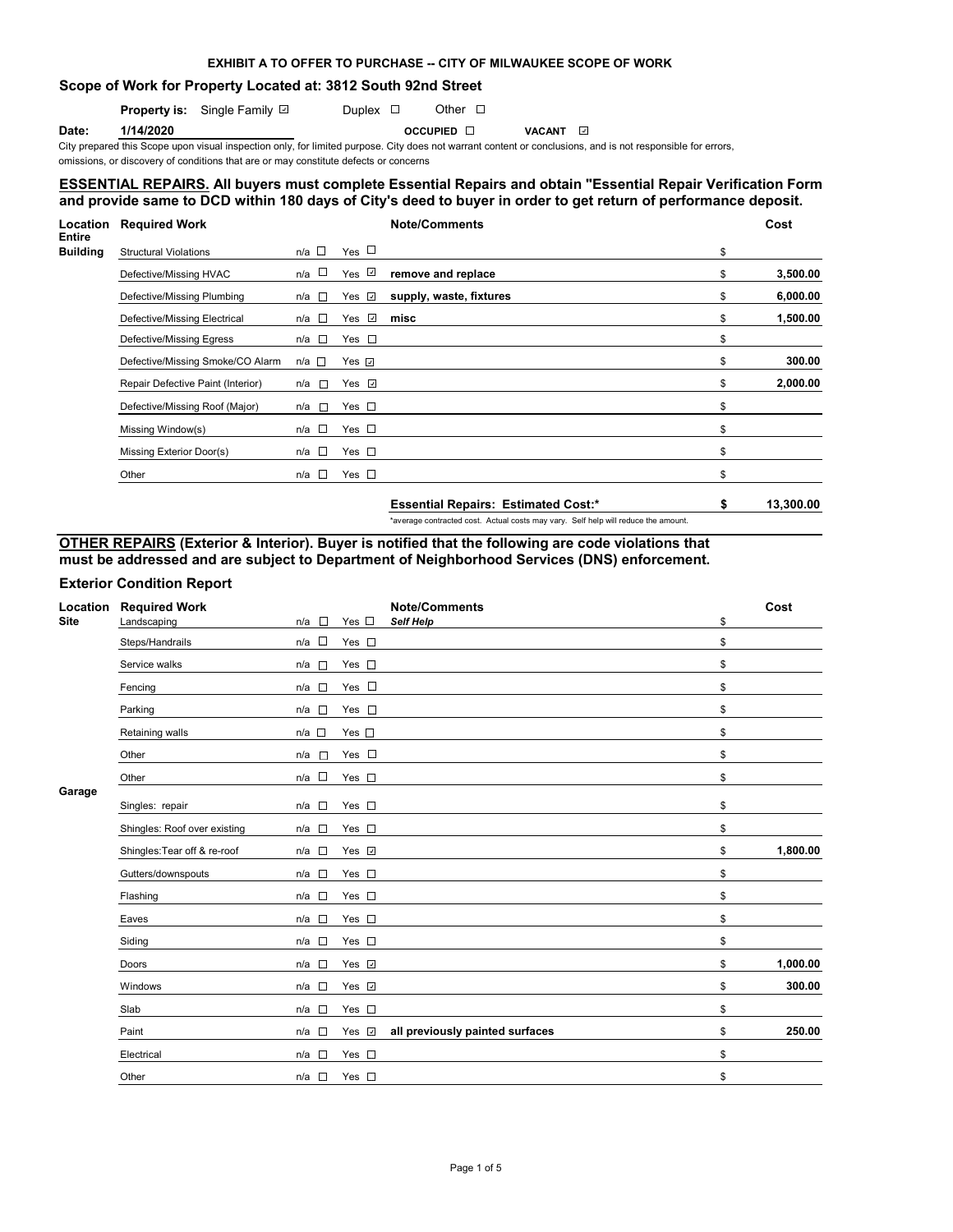#### **Porches**

| гинны | Roof                         | $n/a$ $\square$                 | Yes $\square$ | \$ |
|-------|------------------------------|---------------------------------|---------------|----|
|       | Deck-upper                   | $\Box$<br>n/a                   | Yes $\square$ | \$ |
|       | Deck--lower                  | $n/a$ $\square$                 | Yes $\square$ | \$ |
|       | Steps/handrails              | $n/a$ $\square$                 | Yes $\square$ | \$ |
|       | Ceiling                      | $n/a$ $\square$                 | Yes $\square$ | \$ |
|       | Guardrails                   | $n/a$ $\square$                 | Yes $\square$ | \$ |
|       | Structural                   | $\Box$<br>n/a                   | Yes $\square$ | \$ |
|       | Paint                        | $\Box$<br>n/a                   | Yes $\square$ | \$ |
|       | Other                        | $n/a$ $\square$                 | Yes $\square$ | \$ |
| House | Chimney                      | $\Box$<br>n/a                   | Yes $\square$ | \$ |
|       | Shingles: repair             | $n/a$ $\square$                 | Yes $\square$ | \$ |
|       | Shingles: Roof over existing | n/a                             | Yes $\square$ | \$ |
|       | Shingles: Tear off & re-roof | $n/a$ $\square$                 | Yes $\square$ | \$ |
|       | Gutters/downspouts           | $n/a$ $\square$                 | Yes $\square$ | \$ |
|       | Flashing                     | $n/a$ $\square$                 | Yes $\square$ | \$ |
|       | Eaves                        | $n/a$ $\square$                 | Yes $\square$ | \$ |
|       | Siding                       | $n/a$ $\square$                 | Yes $\square$ | \$ |
|       | Storm Doors                  | $n/a$ $\square$                 | Yes $\square$ | \$ |
|       | Prime ("main") Doors         | $n/a$ $\square$                 | Yes $\square$ | \$ |
|       | Storm Windows                | n/a<br>$\Box$                   | Yes $\square$ | \$ |
|       | Prime ("main") Windows       | $n/a$ $\square$                 | Yes $\square$ | \$ |
|       | Paint                        | $n/a$ $\square$                 | Yes $\square$ | \$ |
|       | Foundation                   | $n/a$ $\square$                 | Yes $\square$ | \$ |
|       | Electrical                   | $\overline{\phantom{a}}$<br>n/a | Yes $\square$ | \$ |
|       | Other                        | n/a                             | Yes $\square$ | \$ |
|       | Other                        | n/a<br>$\overline{\phantom{a}}$ | Yes $\square$ | \$ |
|       | Other                        | n/a<br>$\sim$                   | Yes $\square$ | \$ |
|       | Other                        | n/a<br>$\sim$                   | Yes $\square$ | \$ |
|       |                              |                                 |               |    |

**Exterior: Estimated Cost:\* \$ 3,350.00**

\*average contracted cost. Actual costs may vary. Self help will reduce the amount.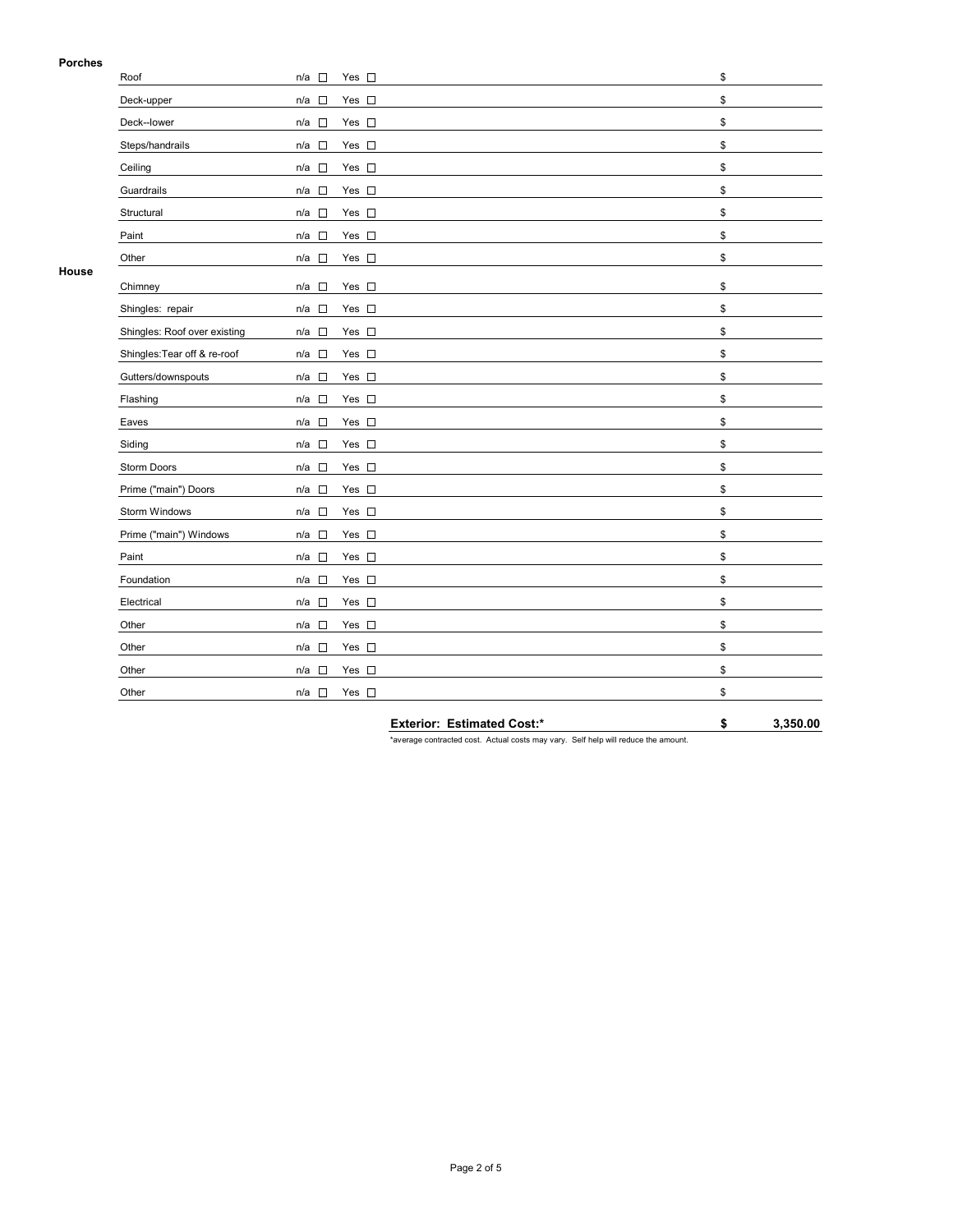# **Interior Condition Report**

| <b>Unit:</b> Entire unit (single family)            | $\omega$ | Lower unit of duplex $\square$ |  |
|-----------------------------------------------------|----------|--------------------------------|--|
| Upper unit of duplex                                |          | Other                          |  |
| <b>Mechanical Required Work</b>                     |          |                                |  |
| Heating                                             |          |                                |  |
| man and the second and a continuation of the second |          |                                |  |

|                               | Repair/replace boiler               | $\overline{a}$<br>n/a | Yes $\square$ | \$ |
|-------------------------------|-------------------------------------|-----------------------|---------------|----|
| <b>Electrical</b><br>Plumbing | Repair radiation                    | n/a<br>$\Box$         | Yes $\square$ | \$ |
|                               | Repair/replace furnace              | n/a $\square$         | Yes $\square$ | \$ |
|                               | Repair ductwork                     | $n/a$ $\square$       | Yes $\square$ | \$ |
|                               | Replace thermostat                  | n/a<br>$\sim$         | Yes $\square$ | \$ |
|                               | Repair/replace grilles              | n/a □                 | Yes $\square$ | \$ |
|                               | Tune boiler/furn. insp ht exchanger | n/a $\square$         | Yes $\square$ | \$ |
|                               | Repair/replace receptacles          | n/a □                 | Yes $\square$ | \$ |
|                               | Repair/replace switches             | $\sim$<br>n/a         | Yes $\square$ | \$ |
|                               | Repair/replace fixtures             | n/a $\square$         | Yes $\square$ | \$ |
|                               | Install outlets and circuits        | n/a $\square$         | Yes $\square$ | \$ |
|                               | Install outlets and circuits        | $\sim$<br>n/a         | Yes $\square$ | \$ |
|                               | Install outlets and circuits        | n/a $\square$         | Yes $\square$ | \$ |
|                               | Install outlets and circuits        | $n/a$ $\square$       | Yes $\square$ | \$ |
|                               | Upgrade service                     | □<br>n/a              | Yes $\square$ | \$ |
|                               | Other                               | n/a<br>$\sim$         | Yes $\square$ | \$ |
|                               | Other                               | n/a $\square$         | Yes $\square$ | \$ |
|                               | Repair/replace kitchen sink         | n/a<br>$\sim$         | Yes $\square$ | \$ |
|                               | Repair/replace kitchen sink faucet  | n/a $\square$         | Yes $\square$ | \$ |
|                               | Repair/replace tub                  | n/a $\square$         | Yes $\square$ | \$ |
|                               | Repair/replace tub faucet           | n/a<br>$\overline{a}$ | Yes $\square$ | \$ |
|                               | Repair/replace toilet               | n/a<br>$\sim$         | Yes $\square$ | \$ |
|                               | Repair/replace lavatory             | n/a □                 | Yes $\square$ | \$ |
|                               | Repair/replace lavatory faucet      | n/a<br>$\sim$         | Yes $\square$ | \$ |
|                               | Repair/replace wash tub             | $\sim$<br>n/a         | Yes $\square$ | \$ |
|                               | Repair/replace wash tub faucet      | $n/a$ $\square$       | Yes $\square$ | \$ |
|                               | Unclog piping:                      | n/a<br>$\mathcal{L}$  | Yes $\square$ | \$ |
|                               | Repair drain/waste/vent piping      | $n/a$ $\square$       | Yes $\square$ | \$ |
|                               | Repair water piping                 | n/a □                 | Yes $\square$ | \$ |
|                               | Repair/replace water heater         | n/a<br>$\sim$         | Yes $\square$ | \$ |
|                               | Other                               | n/a<br>$\sim$         | Yes $\square$ | \$ |
|                               | Other                               | $n/a$ $\square$       | Yes $\square$ | \$ |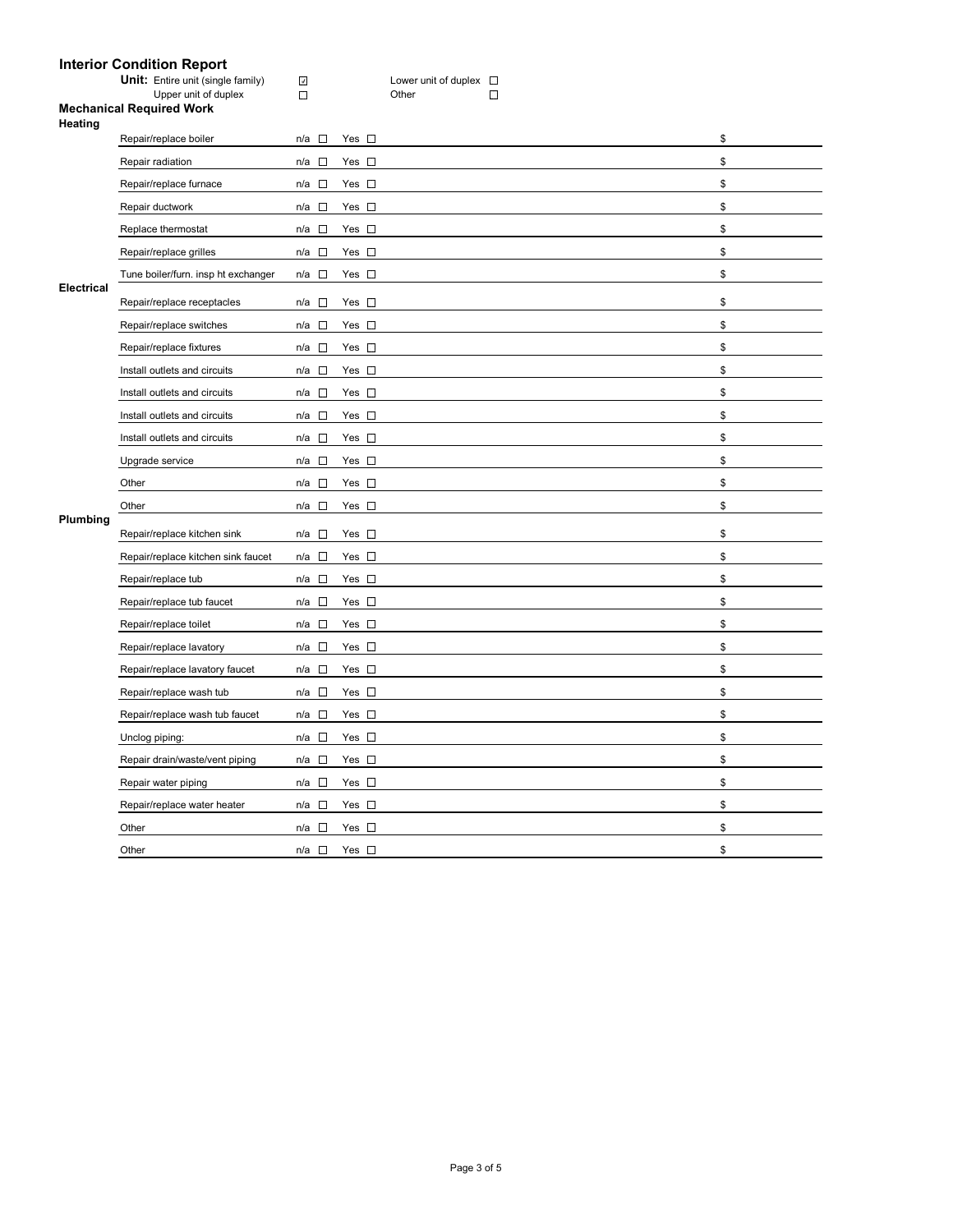#### **Windows**

|                       | \$<br>20,350.00                  |                                                                                                                              |                          |                           |                |
|-----------------------|----------------------------------|------------------------------------------------------------------------------------------------------------------------------|--------------------------|---------------------------|----------------|
|                       |                                  |                                                                                                                              |                          | Interior: Estimated Cost: | \$<br>3,700.00 |
|                       |                                  | $n/a$ $\square$                                                                                                              | Yes $\square$            |                           | \$             |
|                       |                                  | n/a □                                                                                                                        | Yes $\square$            |                           | \$             |
|                       |                                  | $n/a$ $\square$                                                                                                              | Yes $\square$            |                           | \$             |
|                       |                                  | $n/a$ $\square$                                                                                                              | $Yes$ $\Box$             |                           | \$             |
| Other                 | Repair defective                 | n/a l⊡                                                                                                                       | Yes $\sqrt{2}$           | throughout                | \$<br>3,500.00 |
| <b>Floors</b>         | Repair defective                 | n/a □                                                                                                                        | Yes $\square$            |                           | \$             |
| <b>Stairs</b>         | Repair/replace defective         | n/a □                                                                                                                        | Yes $\overline{v}$       | Self Help                 | \$<br>200.00   |
| <b>Handrails</b>      | Install smoke/CO alarm: 2nd flr. | n/a $\square$                                                                                                                | Yes $\square$            | Self Help                 | \$             |
|                       | Install smoke/CO alarm: 1st flr. | n/a □                                                                                                                        | Yes $\square$            | Self Help                 | \$             |
| <b>Fire Safety</b>    | Install smoke/CO alarm:bsmt.     | $n/a$ $\square$                                                                                                              | Yes $\square$            | Self Help                 | \$             |
|                       | Repair or repl. @ defective      | n/a<br><b>The Contract of the Contract of the Contract of the Contract of the Contract of the Contract of the Contract o</b> | Yes $\sqrt{ }$           |                           | \$             |
| <b>Walls/Ceilings</b> | Repair or repl. locks/latches    | n/a l⊟                                                                                                                       | Yes<br><b>The Second</b> | Self Help                 | \$             |
|                       | Repair or replace doors          | n/a □                                                                                                                        | Yes $\square$            |                           | \$             |
| <b>Doors</b>          | Repair or replace sash           | $n/a$ $\Box$                                                                                                                 | Yes $\square$            |                           | \$             |
|                       | Replace broken glass             | n/a □                                                                                                                        | Yes $\square$            |                           | \$             |
|                       |                                  |                                                                                                                              |                          |                           |                |

\*average contracted cost. Actual costs may vary. Self help will reduce the amount.

**Inspected by: Andy Yeager Date: 1/14/2020** 

#### **Self Help**

Work listed as "self help" means the cost estimate includes only the cost of the materials, not labor or equipment.

#### **Important Information Regarding Permits**

All plumbing, heating, electrical, and structural repairs require permits before work can start. Permits are obtained at the Development Center located on the first floor of 809 N. Broadway.

Licensed contractors must do the above work, although owner occupants *may* be eligible to do maintenance work and structural/carpentry repairs.

Owner occupants *may* be eligible to do plumbing work on the unit they live in, but check with the plumbing inspector first.

Generally, minor carpentry repairs, plaster patching, and painting do not require permits.

Anyone disturbing painted surfaces must assume they contain lead paint if the home was built before 1978. Contractors must be licensed to do lead abatement and must obtain a permit. Permits are obtained from the Health Department, located at 841 N. Broadway, 1st Floor.

There may be bare soil at this premises. This soil may have accumulated lead in amounts greater than or equal to the US Environmental Protection Agency (EPA) Lead in Soils Standards. For advice on addressing lead in soil, consult the document Human Health Hazards: Lead in soil from exterior paint from the State of Wisconsin at www.dhs.wisconsin.gov/publications/p45015.pdf .